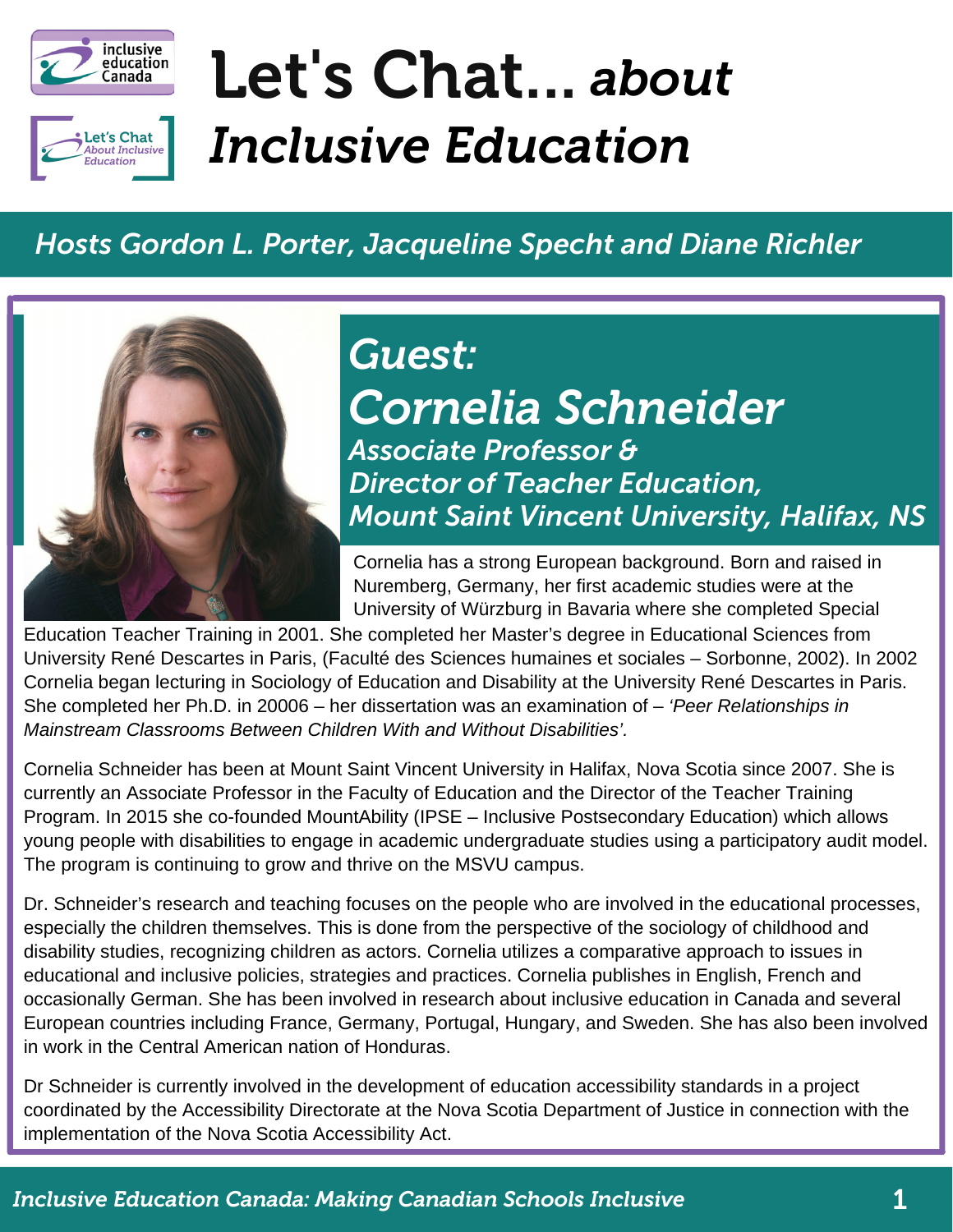## Key Issues in this Chat Session:

**1.Policy Changes Can Make a Difference:** With the introduction of the Accessibility Act in Nova Scotia, there is a lot of work being done to make all public sectors accessible for and inclusive of people with disabilities. Cornelia is excited about this momentum and is assisting in figuring out how to implement the specifics of this act within the education sector.

**2.Changing What We Teach Teachers:** Throughout Cornelia's time teaching at Mount Saint Vincent University, she has seen teacher education in Nova Scotia move away from the special education model and toward inclusion. This has put the focus on inclusive instructional practices such as universal design for learning and culturally responsive teaching. She believes great strides are being made to ensure newly graduated teachers believe in and understand how to implement inclusion.

**3.Thinking in New Ways:** Cornelia explains how multi-age classroom models that some schools in Germany are using can make it possible for inclusion to occur naturally and effectively. Canadian educators have been hesitant to consider and try out multi-age classrooms, but perhaps it should be considered a means of implementing inclusion.

**4.Young People Want to Make a Difference:** Many of the students entering teacher training at Mount Saint Vincent come into the program with a social justice lens. They have attended schools that are inclusive, as Nova Scotia has incorporated inclusive practices since 1996, and they believe it is the right way to educate students. They are passionate about teaching inclusively, though they might not know how to do that just yet! Their training must emphasis inclusion and the schools they go to need to reinforce their commitment.

#### Potential Discussion Questions (before viewing):

- 1. Do you think young people today think differently than older generations about inclusion? What about those going into teacher training programs?
- 2. How does inclusion of students relate to teachers using culturally responsive instructional methods?

#### Potential Discussion Questions (after viewing):

- 1. In what ways do you think multi-age classrooms might facilitate inclusion of students with barriers to learning?
- 2. How important is it for beginning teachers to apply a social justice lens to their work?